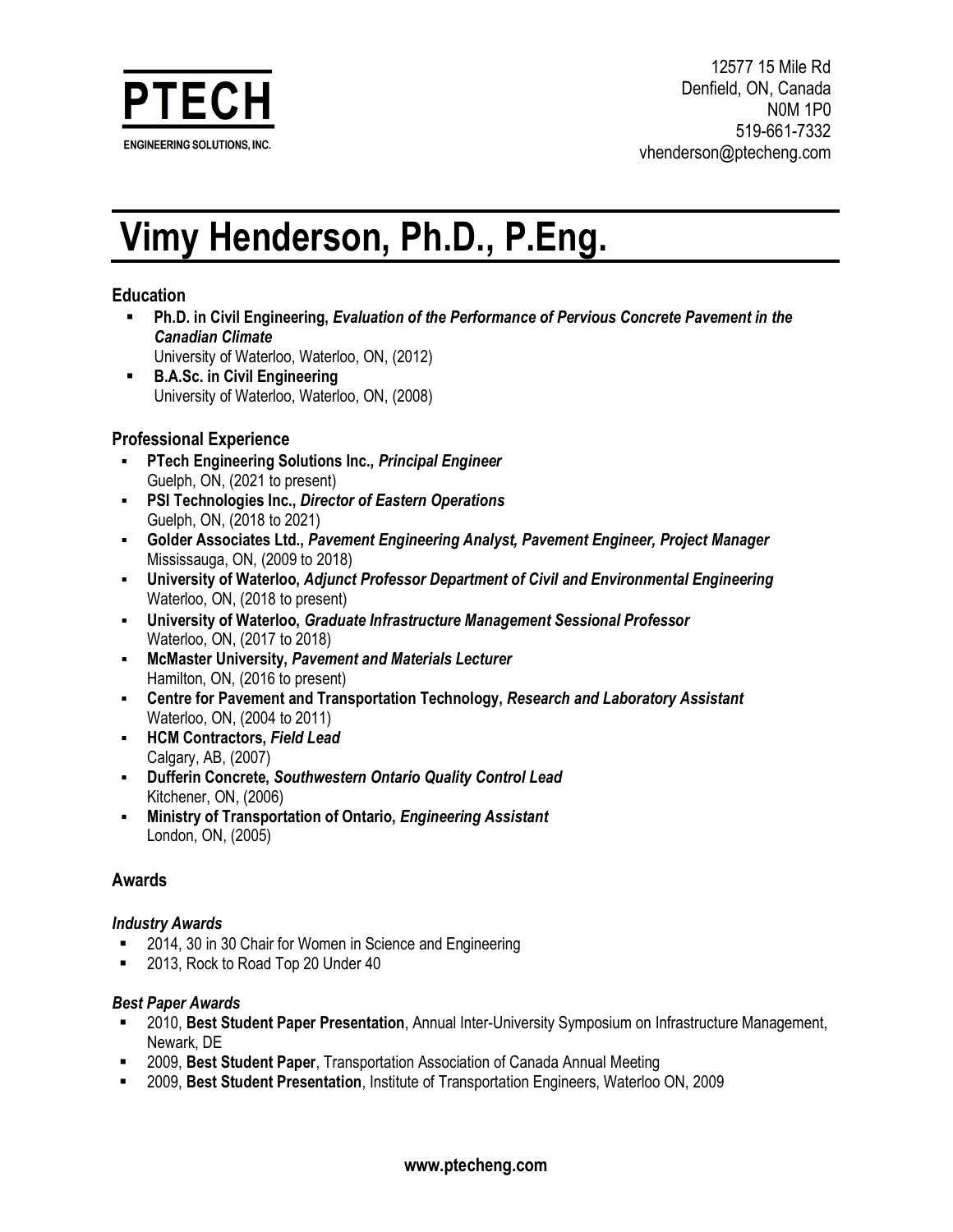- 2008, **Best Student Poster Presentation**, International Conference on Concrete Pavements, San Francisco,  $CA$
- 2008, **Best Student Paper Presentation**, Annual Inter-University Symposium on Infrastructure Management, Austin, TX

## *Scholarships*

- 2010, SNC Lavalin Graduate Scholarship
- 2010, Ontario Graduate Student Science and Technology Scholarship
- 2009, Waterloo Alumni Transportation Association of Canada Foundation Scholarship
- 2008, Stantec Graduate Student Scholarship
- **2008, Ontario Graduate Student Science and Technology Scholarship**
- **2008 AMEC Transportation Association of Canada Foundation Scholarship**
- **2008, University of Waterloo Graduate Student Scholarship**

## **Professional Development**

Difficult Conversations Certificates and Materials, WinSETT, 2021

## **Project Experience**

#### *Asset Management*

- 1. **2022,** Chatham-Kent Municipality, "Bridge Deck Pavement Condition Assessment"**, Project Manager, Pavement Engineer,** ON
- 2. 2021, Engineering Consultants International Limited., "Asset Management Course for Al Dhafrah Region Municipality", **Co-Instructor,** UAE
- 3. 2021, Ontario Good Roads Association, "Municipal Asset Management Course", **Co-Instructor,** ON
- 4. 2021, Golder Associates Ltd., "Ground Penetrating Radar Testing", **Pavement Engineer,** AB
- 5. 2021, Region of York, "Intersection Performance Investigation", **Project Manager,** ON
- 6. 2021, GIE Group, "City of Markham Network FWD Testing", **Project Manager**, ON
- 7. 2021, City of Ottawa, "Pathway Asset Management", **Project Manager**, ON
- 8. 2020, Golder Associates Ltd., "Load Transfer Efficiency Testing, Heavy Weight Deflectometer", **Project Manager,** ON
- 9. 2020, WSP Inc., "Rut Fill Volume for Microsurfacing", **Senior Engineer,** SK
- 10. 2020 2021, Confidential, "Composite Pavement Performance Evaluation with NDT", **Project Manager and Project Engineer**, VA, USA
- 11. 2020, City of Hamilton, "NDT Pavement Condition Assessment", **Project Manager**, ON
- 12. 2019, WSP Inc., "NDT Pavement Condition Assessment", **Pavement Engineer**, SK
- 13. 2017, Municipality of North Perth, "Visual Condition Inspection of Pavement Network", **Pavement Engineer**, ON
- 14. 2016 2017, Union Gas, "Pavement Performance Monitoring of Hwy 407 ETR", **Pavement Engineer**, ON
- 15. 2016, Golder Associates Ltd., "Pavement Condition Evaluation Icefields Parkway", **Pavement Engineer**, AB
- 16. 2016, Yukon Department of Highway and Public Works, "Klondike Hwy FWD Testing and Analysis", **Project Manager,** YT
- 17. 2015, City of Timmins, "Hwy 101 FWD Testing", **Project Manager and Pavement Engineer,** ON
- 18. 2015, WSP, "Alberta Pacific Forest Industries Haul Road Performance Evaluation", **Pavement Engineer,** AB
- 19. 2014- 2016, Region of Niagara, "Construction and Materials Standard Specification Review", **Project Manager and Project Engineer**, ON
- 20. 2014, Go Transit, "Pavement Performance Review", **Pavement Engineer,** ON
- 21. 2014, City of Burlington, "Transverse Cracking Investigation and Recommendations", **Project Manager and Project Engineer**, ON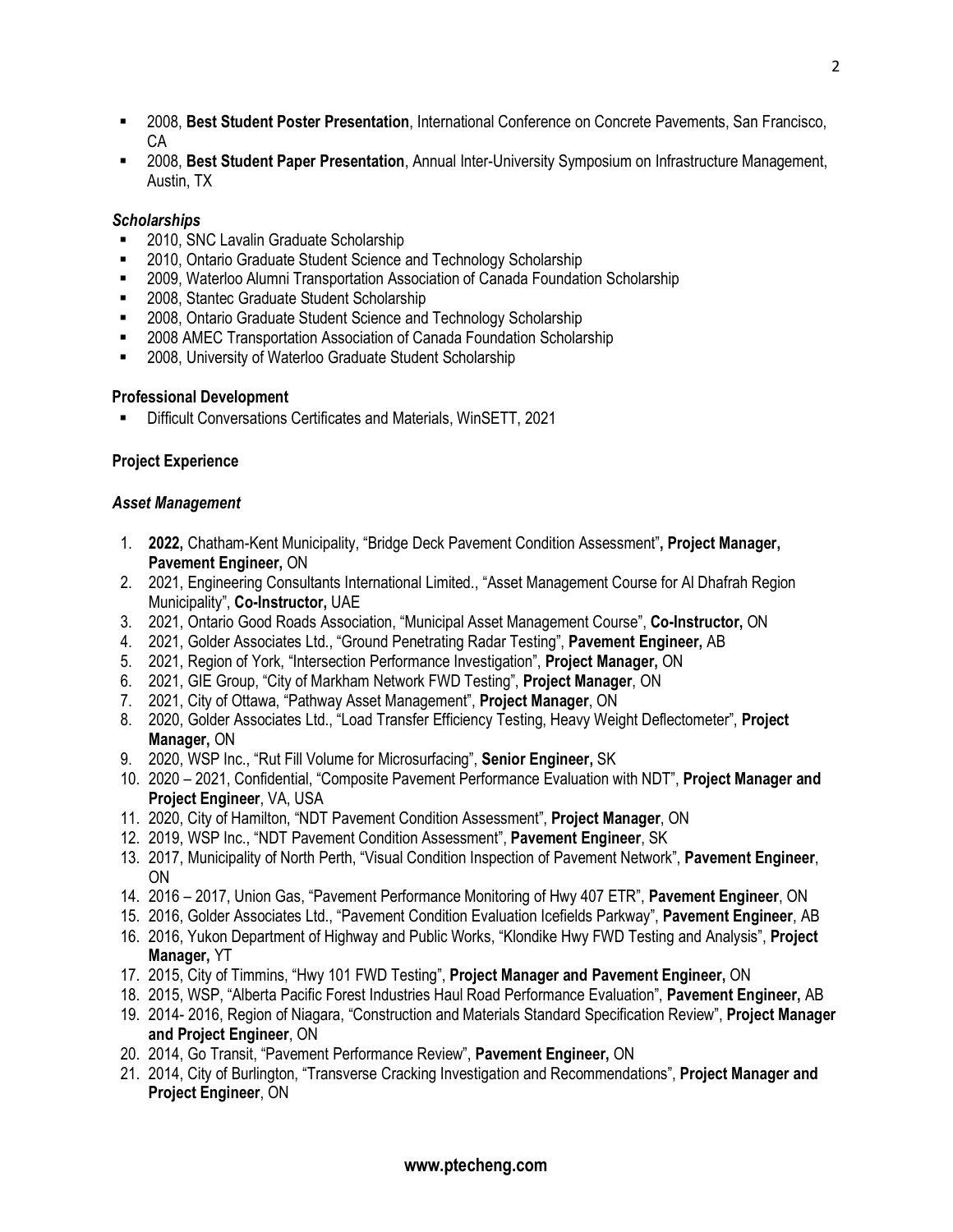- 22. 2014, City of Redmond, "Evaluation of Structural Capacity of Road Sections with FWD Testing", **Pavement Engineer,** WA, USA
- 23. 2014, Celestica, "Pavement Condition Inspection", **Pavement Engineer,** ON
- 24. 2014, Region of Waterloo, "Snyder's Road Performance Investigation and Cracking Repair Recommendation", **Pavement Engineer**, ON
- 25. 2014, City of Toronto, "Construction and Materials Specifications Review", **Project Manager and Project Engineer**, ON
- 26. 2014, Associated Engineering, "Regina ByPass FWD Testing", **Project Engineer**, SK
- 27. 2013 2015, IBI Group, "Pavement Condition Assessment with Non-Destructive Testing for Haul Route", **Pavement Engineering Analyst**, **Project Manager and Project Engineer**, ON
- 28. 2013, Region of Niagara, "Evaluation of the use of Recycled Asphalt Shingles in Hot Mix Asphalt", **Project Manager, and Pavement Engineering Analyst**, ON
- 29. 2012 2017, Region of York, "Pavement Preservation Program", **Project Manager, Pavement Engineering Analyst**, **and Project Engineer**, ON
- 30. 2012 2014, City of Hamilton, "5 Year Review of the Performance of the Red Hill Valley Parkway", **Project Manager, Pavement Engineering Analyst**, **and Project Engineer**, ON
- 31. 2012, Region of Waterloo, "Construction and Materials Specification Review", **Project Manager, and Pavement Engineering Analyst**, ON
- 32. 2012 2014, City of Hamilton, Red Hill Valley Parkway Instrumentation Data Collection", **Project Manager, Pavement Engineering Analyst**, **and Project Engineer**, ON
- 33. 2012, Host Kilmer, "Pavement Condition Assessment at ONRoute Facilities", **Project Manager, and Pavement Engineering Analyst**, ON
- 34. 2011, Region of Waterloo, "Pavement Performance Investigation", **Project Manager and Pavement Engineering Analyst**, ON
- 35. 2011 2013, AECOM, "Pavement Condition Monitoring", **Pavement Engineering Analyst and Pavement Engineer,** ON
- 36. 2011, Dufferin County, "Visual Condition Inspection of Pavement Network", **Pavement Engineering Analyst**, ON
- 37. 2010 2012, City of Hamilton, "Pavement and Materials Technology Review Phase 2", **Pavement Engineering Analyst**, ON

# *Construction*

- 1. 2021, Huron Construction, "Construction Consultation Baseline Bridge Paving", **Project Manager and Pavement Engineer,** ON
- 2. 2021, Saskatchewan Ministry of Highways and Infrastructure, "Cumberland House Apron Test Sections", **Senior Project Manager**, SK
- 3. 2017, Region of Waterloo, "Crack Sealing Pavement Maintenance Program", **Project Manager and Project Engineer**, ON
- 4. 2016 2017, TransCanada, "Pavement Condition Monitoring", **Pavement Engineer**, ON
- 5. 2016, Fieldgate Developments Inc., "Late Season Paving Consultation", **Pavement Engineer**, ON
- 6. 2015, MMM Group Ltd., "Construction Consultation for Steeles Ave", **Pavement Engineer**, ON
- 7. 2015 2017, Parsons Burgoyne Bridge, "Construction Submittals Review", **Pavement Engineer**, ON
- 8. 2015 2016, Region of Niagara, "QA Field and Lab Testing and Construction Consultation", **Project Manager and Project Engineer**, ON
- 9. 2015, Big H Group, "Pavement Construction Recommendations", **Pavement Engineer**, ON
- 10. 2015, Alberici Constructors Ltd., "Asphalt QA Testing Results Consultation", , **Pavement Engineer**, ON
- 11. 2014 2015, Hwy 407 ETR, "Subgrade Acceptance with FWD Testing", **Pavement Engineer**, ON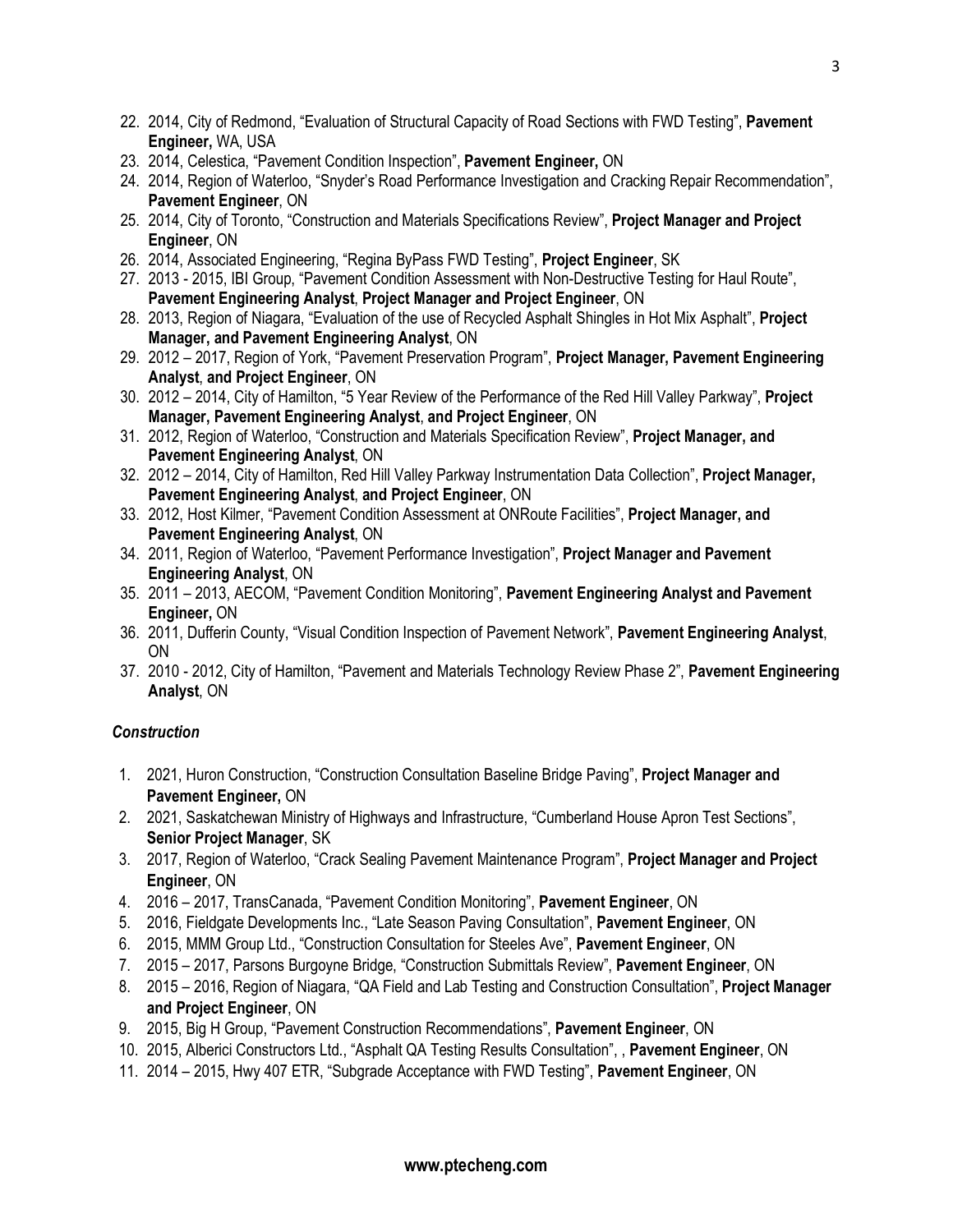- 12. 2014, Orlando Corporation, "Canadian Mosport Park Racetrack Construction Materials Recommendation and Review", **Project Manager and Project Engineer**, ON
- 13. 2014, Associated Engineering, "Construction Submittal Review", **Project Engineer**, BC
- 14. 2014, Go Transit, "Construction Submittal Reviews", **Project Engineer**, ON
- 15. 2013, STC Construction Group Inc., "Parking Lot Pavement QA Testing Results Review", **Pavement Engineering Analyst,** ON
- 16. 2012 2018, Region of Waterloo, "Construction Submittals Review", **Pavement Engineering Analyst, Pavement Engineer**, ON
- 17. 2011, Kaleidoscope Birchwood Resident, "Construction Submittals Review", **Pavement Engineering Analyst,**  AB
- 18. 2009 2017, TTC Toronto York Spadina Subway Extension, "Construction Consultation, Submittal Reviews", **Pavement Engineering Analyst, Pavement Engineer**, ON
- 19. 2009 2016, VivaNEXT, "Construction Consultation", **Pavement Engineering Analyst, Pavement Engineer**, ON
- 20. 2009 2015, Delcan/Parsons, "Construction Consultation, Submittal Reviews", **Pavement Engineering Analyst, Pavement Engineer**, ON
- 21. 2009, Schickedanz Bros. Limited, "Park Vista Subdivision Construction Submittal Reviews", **Pavement Engineering Analyst**, ON

# *Design Projects*

- 1. 2021, Sterling Truck and Trailer, "Shipping Container Yard, Industrial Pavement", **Pavement Engineer and Project Manager,** SK
- 2. 2020, Transtec Group, "Gordie Howe International Bridge Pavement Design Review", **Senior Reviewer**, ON
- 3. 2017 2018, HDR, "Pavement Design Recommendations Erin Mills Parkway", **Pavement Engineer,** ON
- 4. 2017, HDR, "Pavement Rehabilitation Recommendations for Mississauga Rd and Bush St.", **Pavement Engineer,** ON
- 5. 2017, Huron County, "Road 87 Pavement Rehabilitation Design", **Project Manager and Pavement Engineer,** ON
- 6. 2016 2017 J.L. Richards & Associates Ltd, "Landfill Truck Scale Pavement Structure Design", **Pavement Engineer,** ON
- 7. 2016 2017, Region of Waterloo, "Pavement Rehabilitation Recommendations Nafziger Rd", **Pavement Engineer,** ON
- 8. 2016 2017, Manulife, "Pavement Design Recommendations", **Project Manager and Pavement Engineer,**  AB
- 9. 2016 2018, WSP "Non Passenger Vehicle Screening Gate at GTAA Design", **Project Manager and Pavement Engineer,** ON
- 10. 2015 2018, AECOM, "Connecting Link Pavement Rehabilitation Design", **Project Manager and Pavement Engineer,** ON
- 11. 2015 2018, HDR, "16th Ave Pavement Rehabilitation Recommendations", **Pavement Engineer**, ON
- 12. 2015 2016, Region of Waterloo, "Pavement Rehabilitation Recommendations for Intersection of Weber St and Northfield Dr.", **Pavement Engineer**, QC
- 13. 2015 2016, Region of Waterloo, "Airside Pavement Rehabilitation Recommendations", **Project Manager and Pavement Engineer,** ON
- 14. 2015 2016, City of Calgary, "Pavement Rehabilitation Recommendations for 9th Ave SE", **Project Manager and Pavement Engineer,** AB
- 15. 2015 2016, Walter Fedy, "Pavement Rehabilitation Recommendations for Brampton Police Stations", **Pavement Engineer,** ON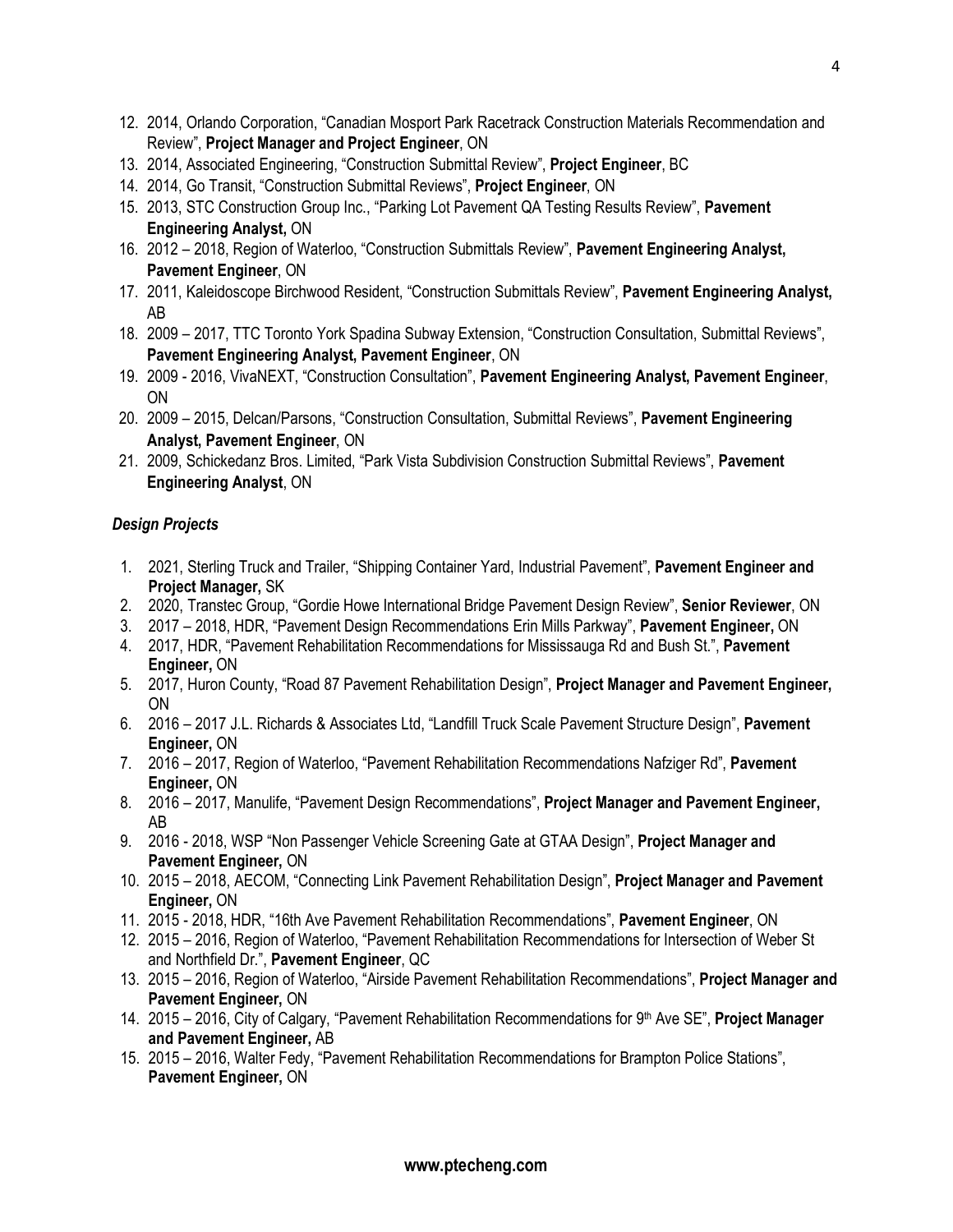- 16. 2015, Nassau Airport Development Company, "Pavement Rehabilitation Recommendations", **Pavement Engineer,** Bahamas
- 17. 2015, MMM Group Ltd., "Killarney Airport Pavement Rehabilitation Recommendations", **Pavement Engineer**, ON
- 18. 2015, Associated Engineering, "Pavement Rehabilitation Design Recommendations for Pelham Rd", **Pavement Engineer**, ON
- 19. 2015, Port of Montreal, "Pavement Rehabilitation Recommendations", **Pavement Engineer**, QC
- 20. 2015, AECOM "Rena Road Pavement Design Recommendations", **Pavement Engineer**, ON
- 21. 2015, City of Ottawa, "Pavement Design Recommendations of Lincoln Fields Bus Bays", **Project Manager and Pavement Engineer,** ON
- 22. 2015, WSP, "Pavement Design Recommendations and Review for Turcot Interchange Concrete Pavement", **Pavement Engineer**, QC
- 23. 2015, Dillon Consulting Ltd, "Pavement Design Recommendations for Landfill Haul Road", **Pavement Engineer**, ON
- 24. 2015, SmartCentres, "Pavement Design Recommendations for VCM Station", **Pavement Engineer**, ON
- 25. 2014, NOVA Chemicals, "Truck Route Pavement Design Recommendations", **Pavement Engineer**, AB
- 26. 2014, CN, "Railyard Roller Compacted Concrete Design Recommendation", **Pavement Engineer,** SK
- 27. 2014, County of Essex, "Permeable Pavement Sidewalk Design Recommendations", **Pavement Engineer,** ON
- 28. 2014 2015, City of Calgary, "Pavement Rehabilitation Recommendations Shaganappi Trail", **Project Manager and Pavement Engineer,** AB
- 29. 2014 2015, Billy Bishop Toronto Island Airport, "Field Investigation for Runway Rehabilitation and Expansion Design", **Pavement Engineer,** ON
- 30. 2014 2015, Grey County and Harold Sutherland Construction, "Evaluation of Haul Road and Design Recommendations for Increased Capaity", **Project Manager and Pavement Engineer,** ON
- 31. 2014, URS, "Pavement Design Recommendations", **Pavement Engineer,** ON
- 32. 2014, City of Calgary, "Pavement Rehabilitation Recommendations 36 St NE", **Project Manager and Pavement Engineer,** AB
- 33. 2014, Region of Waterloo, "Pavement Rehabilitation Recommendations for Fountain St", **Pavement Engineering**, ON
- 34. 2014, Region of Waterloo, "Pavement Rehabilitation Recommendations for Trussler Rd", **Pavement Engineering**, ON
- 35. 2013 2017, Region of York, "Roundabout Pavement Design", **Project Manager, Pavement Engineering Analyst and Pavement Engineer,** ON
- 36. 2013, Aughinish, "Asphalt Liner for Clarifier Pond Recommendations", **Pavement Engineering Analyst**, Ireland
- 37. 2013, City of London, "Stormwater Management Alternatives", **Pavement Engineering Analyst**, ON
- 38. 2013, Fieldgate Commercial, "Pavement Design Recommendations for Interlcoking Concrete Pavers", **Pavement Engineering Analyst**, ON
- 39. 2013, Associated Engineer, "Pavement Rehabilitation Design for Lakeshore Road", **Pavement Engineering Analyst**, ON
- 40. 2013, Suncor, "Concrete Pavement Design Recommendations", **Pavement Engineering Analyst**, AB
- 41. 2013, Walmart, "Heavy Duty Concrete Pavement Design Recommendations", **Pavement Engineering Analyst**, AB
- 42. 2013, Cityzen Development Group, "Permeable Pavement Design Recommendations", **Pavement Engineering Analyst**, ON
- 43. 2012, SmartCentres, "Pavement Design Recommendations for Valleywood", **Pavement Engineering Analyst**, ON
- 44. 2012, Region of Waterloo, "Pavement Rehabilitation Recommendations for Fischer Hallman Rd", **Pavement Engineering Analyst**, ON
- 45. 2012, Region of Waterloo, "Pavement Rehabilitation Recommendations for Hespeler Rd", **Pavement Engineering Analyst**, ON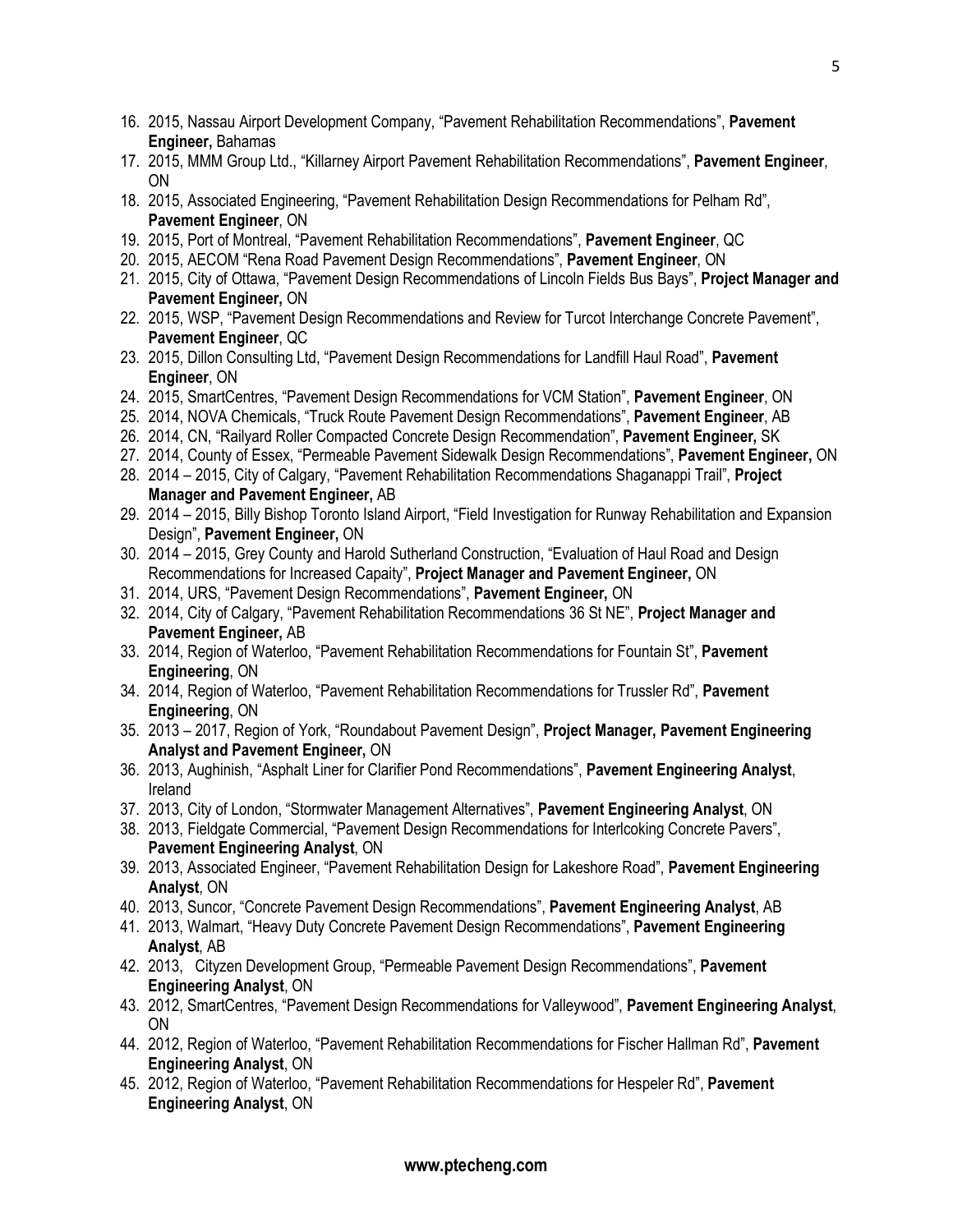- 46. 2012, MMM Group Ltd., "Pavement Widening and Rehabilitation Recommendations for James Snow Parkway", **Pavement Engineering Analyst**, ON
- 47. 2012, Amico, "Open Graded Drainage Layer Design Using Pervious Concrete Pavement, Hydromedia for Right Honourable Herb Gray Parkway", **Pavement Engineering Analyst**, ON
- 48. 2012, Dexter Construction, "Airfield Pavement Performance Investigation at Providenciales International Airport", **Pavement Engineering Analyst**, ON
- 49. 2012, Halton Region, "Pavement Widening and Rehabilitation Recommendations for Steeles Ave", **Pavement Engineering Analyst**, ON
- 50. 2012, Region of Waterloo, "Pavement Rehabilitation Recommendations for Highland Ave", **Pavement Engineering Analyst**, ON
- 51. 2012, Region of Waterloo, "Pavement Rehabilitation Recommendations for Weber St", **Pavement Engineering Analyst**, ON
- 52. 2012, Ontario Ministry of Transportation, "Hwy 12 Pavement Rehabilitation", **Pavement Engineering Analyst**, ON
- 53. 2011, SmartCentres, "Pavement Design Recommendations for Vaughan Metropolitan Centre", **Pavement Engineering Analyst**, ON
- 54. 2011, Region of Waterloo, "Pavement Rehabilitation Recommendations for Sawmill Rd", **Pavement Engineering Analyst**, ON
- 55. 2011, Region of Waterloo, "Pavement Rehabilitation Recommendations for Erb's Rd", **Pavement Engineering Analyst**, ON
- 56. 2011, AECON, "Pavement Design Recommendations for Twinning of Banff Hwy", **Pavement Engineering Analyst**, ON
- 57. 2011, CN, "Pavement Design Recommendations for Railyard Using Roller Compacted Concrete", **Pavement Engineering Analyst**, AB
- 58. 2011, BP Global, "Pavement Design Recommendations for Wind Turbine Access Road", **Pavement Engineering Analyst,** PA, USA
- 59. 2011, AECOM, "Pavement Design Recommendations for Ashbridges Bay Treatment Plant", **Pavement Engineering Analyst**, ON
- 60. 2011, SmartCentres, "Pavement Design Recommendations for Vaughan KPMG Block", **Pavement Engineering Analyst**, ON
- 61. 2011, SNC Lavalin, "Hurontario LRT Condition Assessment for Design Recommendations", **Pavement Engineering Analyst**, ON
- 62. 2010, Morrison Hershfield, "Taxiways and Road Design Recommendations Over the in Field vehicle tunnel at Pearson Airport", **Pavement Engineering Analyst**, ON
- 63. 2010, Nuclear Waste Management Organization (NWMO), "Pavement Design Recommendations for Heavy Hauls at Bruce Power", **Pavement Engineering Analyst**, ON
- 64. 2010, Lac Bombardier, "Concrete Spillway Pavement Design", **Pavement Engineering Analyst**, QC
- 65. 2009 2017, TTC Toronto York Spadina Subway Extension, "Pavement Design Recommendations", **Pavement Engineering Analyst, Pavement Engineer**, ON
- 66. 2009 2016, VivaNEXT, "Pavement Design Recommendations", **Pavement Engineering Analyst, Pavement Engineer**, ON
- 67. 2009 2015, Delcan/Parsons, "Weston Tunnel Design Recommendations", **Pavement Engineering Analyst, Pavement Engineer**, ON

## *Forensic Investigations*

- 1. 2022, ICBC, "Surface Treatment Performance", **Senior Pavement Engineer, Project Manager**, BC
- 2. 2022, Avia NG, "Pavement Performance Investigation", **Pavement Engineer, Project Manager**, MB
- 3. 2021, Field Law, "Pavement Performance Investigation", **Senior Pavement Engineer,** AB
- 4. 2017, GRI Towers, "Pavement Performance Investigation", **Pavement Engineer,** TX, USA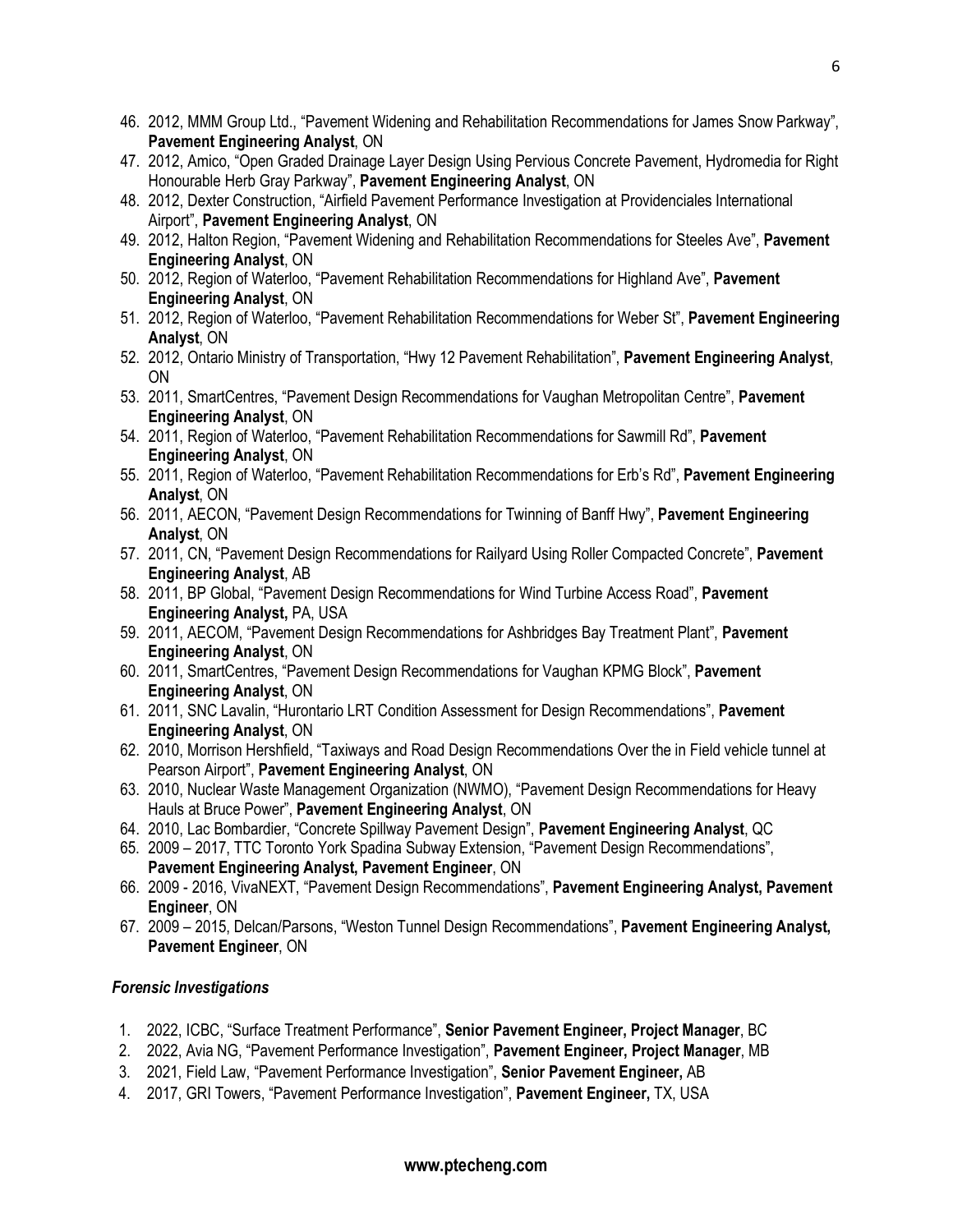- 5. 2016 2017, Saint John, "Pavement Performance Investigation", **Project Manager and Pavement Engineer,**  NB
- 6. 2015, Nassau Airport Development Company, "Pavement Rutting Investigation", **Pavement Engineer,** Bahamas
- 7. 2015, Region of Niagara, "Pavement Performance Investigation", **Project Manager and Pavement Engineer,**  ON
- 8. 2014 2015, Region of Waterloo, "Premature Cracking Investigation", **Project Manager and Pavement Engineer,** ON
- 9. 2014, Dufferin Construction, "Pavement Performance Investigation", **Project Manager and Pavement Engineer,** ON
- 10. 2013 2015, Region of Niagara, "Pavement Performance Investigation", **Project Manager, Pavement Engineering Analyst and Pavement Engineer**, ON
- 11. 2012, Iroquis Oakville Community Centre, "Pavement Performance Investigation", **Pavement Engineering Analyst**, ON
- 12. 2011 2012, MTO, "Cause of Rutting on Hwy 401", **Pavement Engineering Analyst**, ON
- 13. 2011, City of Moncton, "Pavement Failure Investigation", **Pavement Engineering Analyst**, NB

## *Laboratory Testing*

1. 2020, Saskatchewan Ministry of Highways and Infrastructure, "Performance Graded Asphalt Cement Testing", **Senior Reviewer,** SK

## *P3 Projects*

- 1. 2015, Flatiron "Winnipeg Interchange Bid Submission", **Pavement Engineer**, MB
- 2. 2010 2015, SNC Lavalin, "CentrePort Canada Way Design Build", **Pavement Engineering Analyst**, MB

## *Research*

- 1. 2022, Ontario Ministry of Transportation, "Spring Load Restrictions", **Pavement Engineer**, ON
- 2. 2021, University of Toronto, "Evaluation of Microplastics in Pavements", **Senior Pavement Engineer,** ON
- 3. 2020, City of Hamilton/Coco Paving, "Evaluation of the Performance of Pavement Recycling using Non Destructive Testing and 3D Finite Element Modelling", **Project Manager and Senior Engineer,** ON
- 4. 2020, City of Hamilton, "Pavement Design Method Assessment, AASHTO, MEPDG, Shell, PSIPaveTM", **Co-Supervisor**, ON
- 5. 2018 Sidewalk Labs, "Permeable Pavement Feasibility Study", **Pavement Engineer,** ON
- 6. 2014 2015, WSP, "FWD Testing to Evaluate Soil Stabilization Methods", **Project Manager and Pavement Engineer,** ON
- 7. 2015, Lafarge, "Comparison of Soil Stabilization Alternatives and Applications", **Pavement Engineer,** AB
- 8. 2014, Region of Niagara, "Aggregate Assessment for Use in Superpave Mixes", **Project Manager and Pavement Engineer,** ON
- 9. 2014, CPATT, "Asphalt Cement Testing", **Project Manager and Pavement Engineer,** ON
- 10. 2013 2014, Holcim, "Evaluation of the Permeability of Base Material", **Project Manager, Pavement Engineering Analyst and Pavement Engineer**, ON
- 11. 2013, City of Calgary, "Pavement Degradation Fee", **Project Manager and Pavement Engineering Analyst,**  AB
- 12. 2013, City of Vancouver, "Evaluation of the Use of RAS in Asphalt Pavements", **Project Manager and Pavement Engineering Analyst,** BC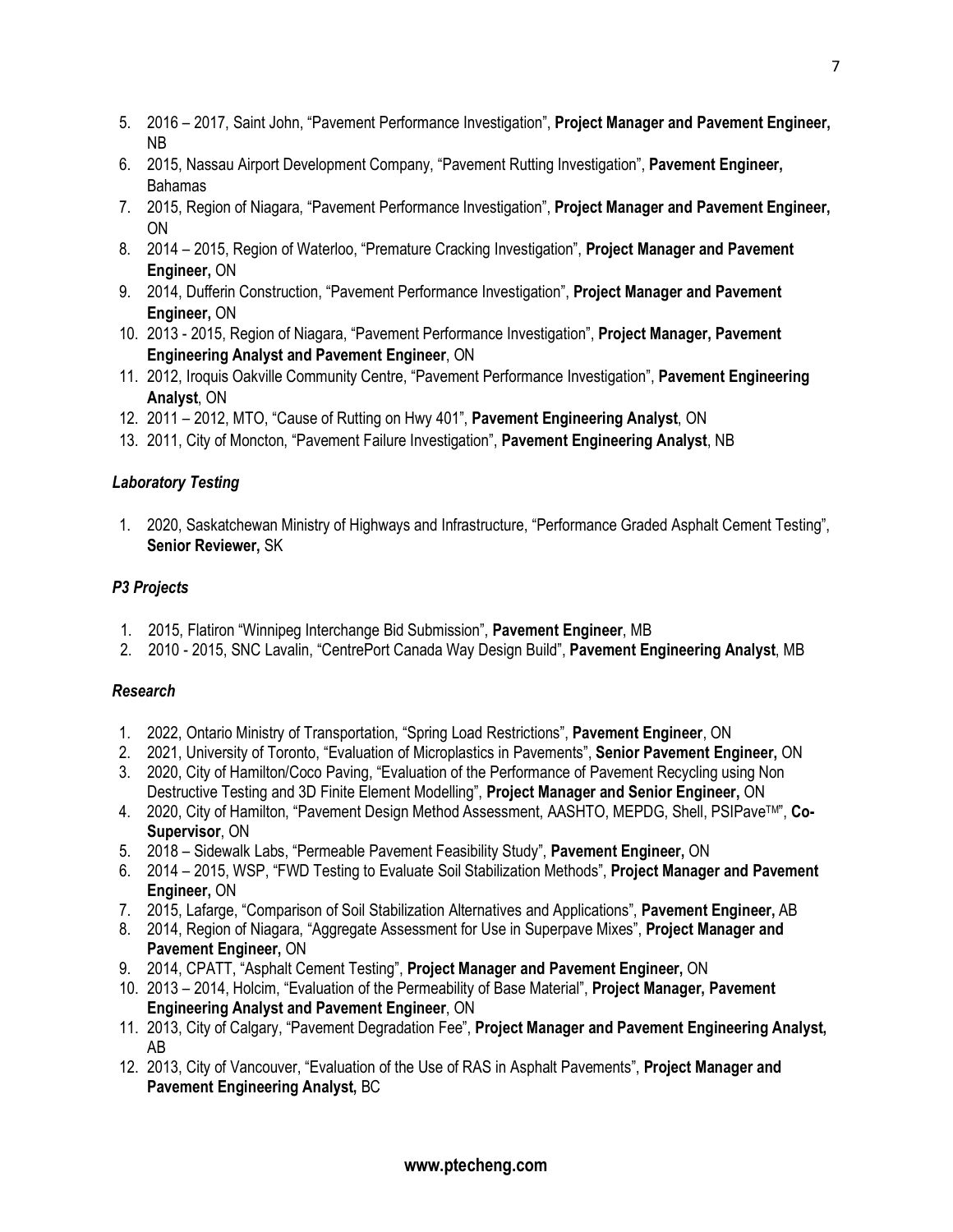- 13. 2013, Mohab El-Hakim Thesis, "A structural and Economic Evaluation of Perpetual Pavements: A Canadian Perspective", **Research Assistant,** ON
- 14. 2012, Marcela Alondra Chamorro Gine Thesis, "Development of a Sustainable Management System for Rural Road Networks in Developing Countries", **Engineering Assistant,** ON
- 15. 2011, Riyad-UL-Islam Thesis, "Performance Evaluation of Recycled Asphalt Shingles (RAS) in Hot Mix Asphalt (HMA): An Ontario Perspective", **Research Assistant**, ON
- 16. 2011, Lafarge, "Evaluation of Hydromedia", **Project Manager and Pavement Engineering Analyst,** ON
- 17. 2010, Shila Khanal Thesis, "Pavement Performance Modeling of Unique Crosswalk Designs", **Research Assistant**, ON
- 18. 2009, Cement Association of Canada, "Incorporating Recycled Concrete Aggregate in Pervious Concrete Pavements", **Research Assistant**, ON
- 19. 2009, Mohammad Alauddin Ahammed Thesis, "Safe, Quiet and Durable Pavement Structures", **Research Assistant**, ON
- 20. 2009, Mohab Y. El-Hakim Thesis, "Instrumentation and Overall Evaluation of Perpetual and Conventional Flexible Pavement Designs", **Research Assistant**, ON
- 21. 2009, James Trevor Smith Thesis, "Recycled Concrete Aggregate A Viable Aggregate Source For Concrete Pavements", **Research Assistant**, ON
- 22. 2008 2013, Cement Association of Canada, "Design, Construction and Maintenance for the use of Pervious Concrete Pavement in Canada", **Project Manager and Pavement Engineering Analyst,** ON
- 23. 2008, Sudip L. Adhikari Thesis, Structural Performance Evaluation of Interlocking Concrete Pavement Crosswalk Designs, **Research Assistant**, ON
- 24. 2007, Environment Canada, "A Road Well-Traveled: Implications of Climate Change for Pavement Infrastructure in Southern Canada", **Research Assistant**, ON
- 25. 2007, Lori Kathyrn Schaus Thesis, "Porous Asphalt Pavement Designs: Proactive Designs for Cold Climate Use", **Research Assistant**, ON

## **Memberships**

- **Professional Engineer, PEO, 2013 present**
- **Professional Engineer, APEGS, 2020 present**
- **Professional Engineer, APEGA, 2021 present**
- **Professional Engineer, Engineers Geoscientists Manitoba, 2022 present**
- Grand River PEO Chapter, 2013 present
- **WTS SW Ontario Chapter, 2019 present**
- Canadian Technical Asphalt Association, 2013 present
- RMCAO Pervious Concrete Pavement Committee, 2011 2014

#### **Volunteer Positions**

- **Treasurer, WTS SW Ontario Chapter, 2020 present**
- Fundraising Lead, 2021 Annual Conference, Canadian Society for Civil Engineering, 2020 2021
- Communication Committee Chair, Transportation Association of Canada Foundation, 2019 present
- Board Member, Transportation Association of Canada Foundation, 2016 present
- Pavement Committee Member, Transportation Association of Canada, 2010 present
- Soils and Materials Committee Member, Transportation Association of Canada, 2010 present
- Darwin ME Pavement Design Group Member, Transportation Association of Canada, 2016 present
- Automated Data Collection Group Member, Transportation Association of Canada, 2018 present

#### **Publications**

#### *Papers in Referred Journals*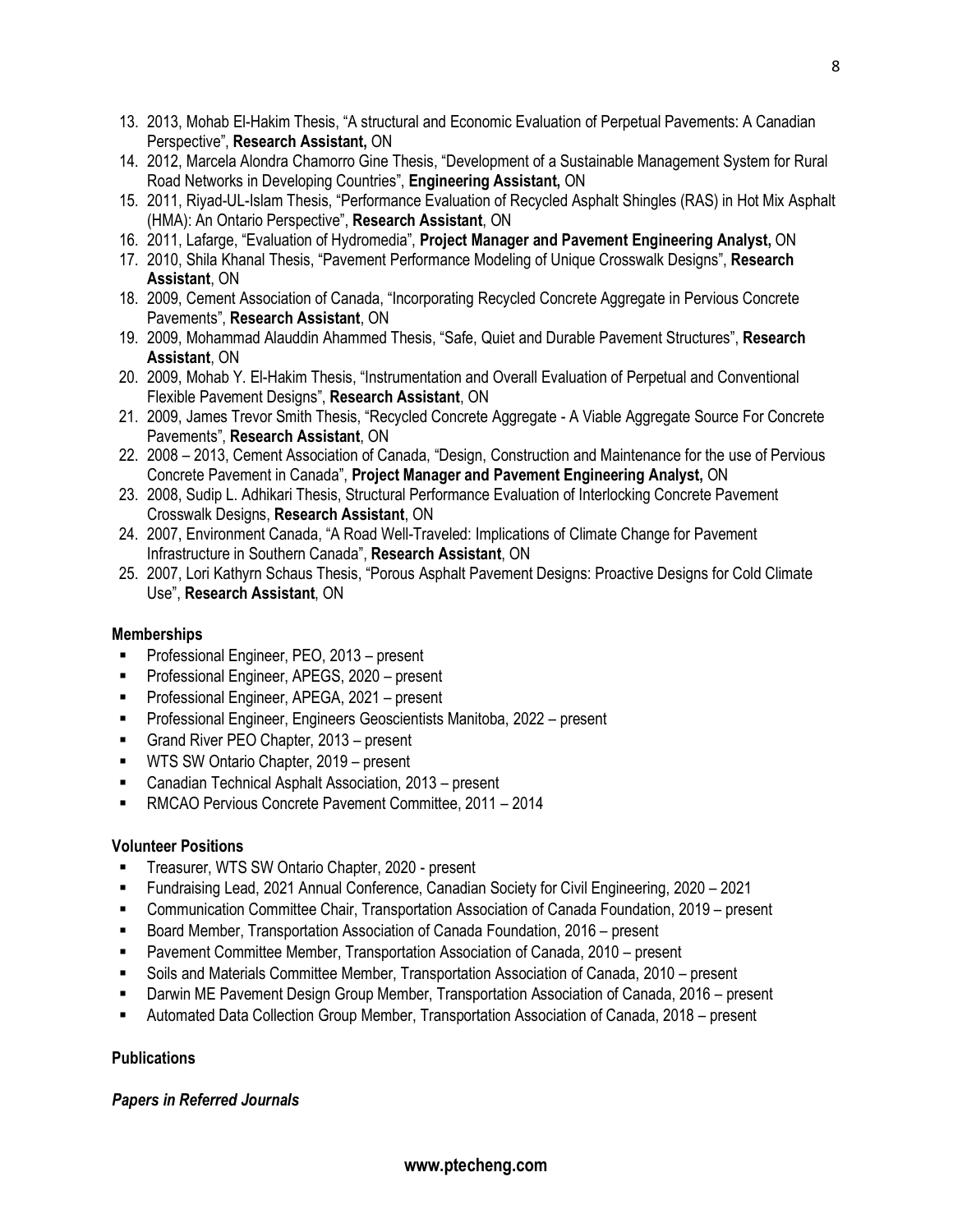- 1. Sonia Rahman, Andrew Northmore, **Vimy Henderson**, and Susan Tighe, 2015. "Developing a Framework for Low-Volume Road Implementation of Pervious Concrete Pavements", International Journal of Transportation Science and Technology. 4(1):77-92
- 2. **Vimy Henderson** and Susan Tighe. 2012. "Evaluation of Pervious Concrete Pavement Performance in Cold Weather Climates." International Journal of Pavement Engineering, Taylor & Francis Online, Vol. 13(3), pp. 197- 208.
- 3. **Vimy Henderson** and Susan Tighe, 2011. "Evaluation of Pervious Concrete Pavement Permeability Renewal Maintenance Methods at Field Sites in Canada", Canadian Journal of Civil Engineering, National Research Council, 38(12) 1404-1413.
- 4. Rabiah Rizvi, **Vimy Henderson**, Susan Tighe, and Jodi Norris, 2010. "Evaluating the Use of Recycled Concrete Aggregate in Pervious Concrete Pavement", Transportation Research Record, Journal of the Transportation Research Board, Vol. 2164, pp. 132.140, Washington, D.C.
- 5. **Vimy Henderson** and Susan Tighe. 2010. "Analysis of Canadian Climate Change Impacts Using MEPDG and LTPP", American Society of Civil Engineers Journal.
- 6. **Vimy Henderson**, Susan Tighe, and Jodi Norris. 2009. "Pervious Concrete Pavement: An Integrated Laboratory and Field Study", Transportation Research Record: Journal of the Transportation Research Board, Washington, D.C., N. 2113, pp. 13-21.

## *Papers in Referred Conference Proceedings*

- 1. Daniel Pickel, **Vimy Henderson**, Roberto Soares, Michael Becke, and Taylor Lefebre, 2021. "A Case Study Demonstrating the Use of NDT and FEM to Quantify Pavement Response in Canada", 2021 Transportation Research Board.
- 2. Faraz Forghani, Susan Tighe, **Vimy Henderson**, Michael Becke, Roberto Soares, and Rielle Haichert, 2020. " Impact of Road Geometry and Thickness on Pavement Behaviour using PSIPave 3D", 2020 TAC Conference & Exhibition.
- 3. Ludomir Uzarowski, Rabiah Rizvi, **Vimy Henderson**, and Susan Tighe, 2018. "Developing Shear Resistant Asphalt Mixes for Roundabout Pavements", Transportation Association of Canada Conference - Innovation and Technology: Evolving Transportation, TAC 2018.
- 4. Ludomir Uzarowski, **Vimy Henderson**, Rabiah Rizvi, Karim Mohammad and Venkat Lakkavalli, 2016. "Use of FWD, GPR and IP in Combination on Complex Pavement Projects-Including Case Studies", 2016 Transportation Association of Canada's Conference and Exhibition, TAC 2016.
- 5. Ludomir Uzarowski, Gary MacDonald, John Rizzo, Gary Moore and **Vimy Henderson**, 2015. "Cold 2014 Winter and Early Asphalt Pavement Cracking Observed in Ontario", 2015 Annual Conference of the TAC, Charlottetown PEI.
- 6. Ludomir Uzarowski and **Vimy Henderson**, 2014. "Pavement and Materials Technology Review for municipalities-Including a Case Study", Asphalt Pavements - Proceedings of the International Conference on Asphalt Pavements, ISAP 2014, 1, 115–124.
- 7. Ludomir Uzarowski, Michael Halloran, Jim Ellerman and **Vimy Henderson**, 2014. " Evaluation of the Use of Green Pavement Technologies in the Region of Waterloo, Ontario", 2014 Transportation Association of Canada Conference and Exhibition: Past, Present, Future, ATC 2014.
- 8. **Vimy Henderson**, Susan L. Tighe, and Rico Fung, 2014. "Development of the Canadian Design, Construction and Maintenance Guide for the Use of Pervious Concrete Pavement", 2014 Transportation Association of Canada Conference and Exhibition: Past, Present, Future, ATC 2014.
- 9. Mohammad Karim, Rabiah Rizvi, **Vimy Henderson**, Ludomir Uzarowski and Joe Chyc-Cies, 2014. "Effect of Utility Cuts on Serviceability of Pavement Assets - A Case Study from the City of Calgary",Transportation Association of Canada Conference and Exhibition: Past, Present, Future, ATC 2014.
- 10. Sonia Rahman, **Vimy Henderson**, Susan Tighe, and Rico Fung, 2014. "Long Term Drainage Performance of Pervious Concrete Pavements in Canada", Transportation Association of Canada Annual Meeting, September 28 – October 1, 2014.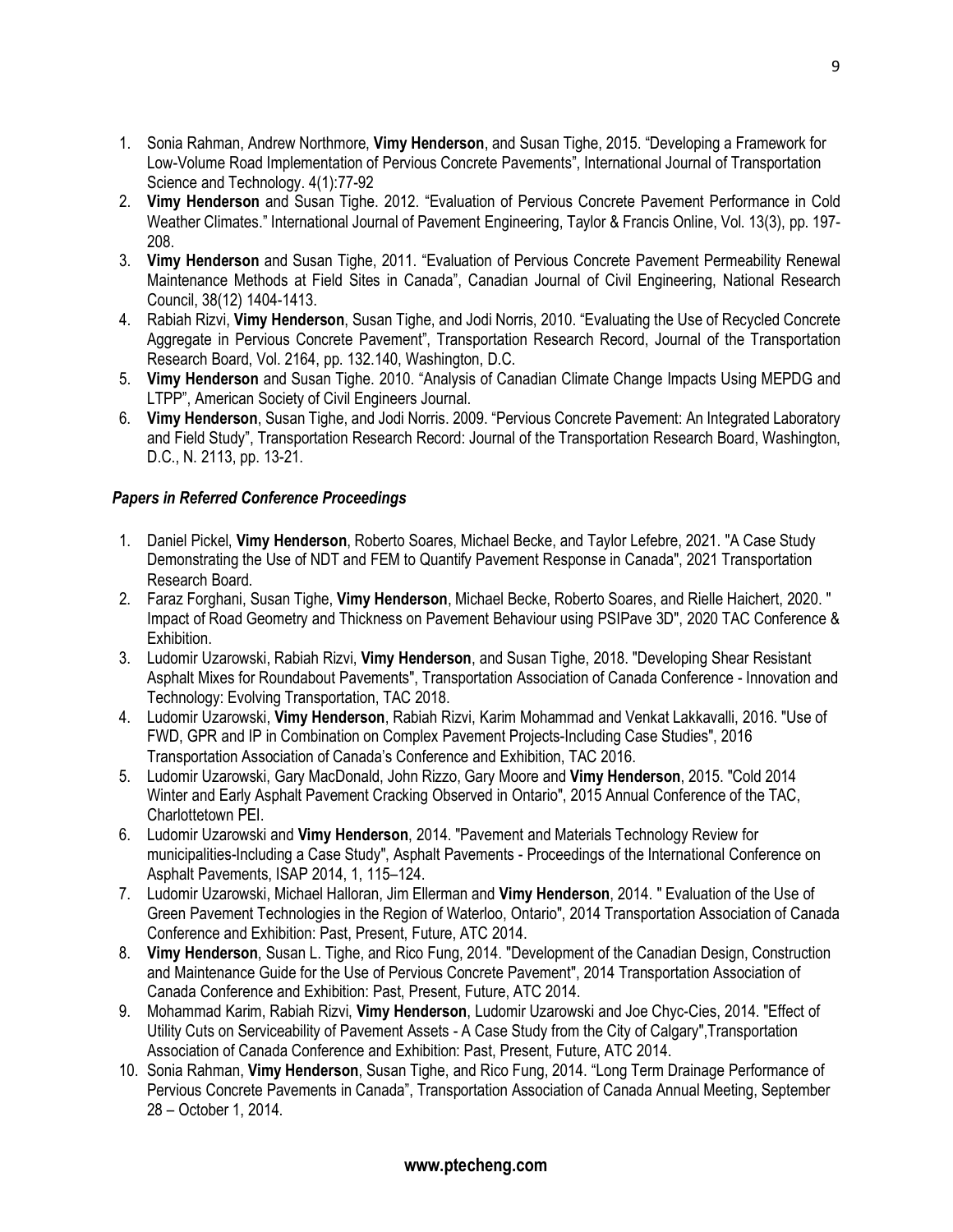- 11. **Vimy Henderson** and Susan Tighe, 2013. "Verification of Pervious Concrete Drainage Characteristics Using Instrumentation", In Transportation Infrastructure Design and Construction Session of the 2013 Conference of the TAC, Winnipeg, Manitoba.
- 12. Ludomir Uzarowski, Carlos Midence, Tim Smith and **Vimy Henderson**, 2013. "Use of Pervious Concrete as an Open Graded Drainage Layer in Pavement Structures", 2013 TAC Conference and Exhibition - Transportation: Better - Faster - Safer, TAC/ATC 2013.
- 13. Ludomir Uzarowski, Gary Moore and **Vimy Henderson**, 2012. "Instrumentation in Red Hill Valley Parkway Providing Data for Long Term Pavement Management",*2012 TAC Conference and Exhibition - Transportation: Innovations and Opportunities, TAC/ATC 2012*.
- 14. Ludomir Uzarowski, **Vimy Henderson,** Jack MacDonald, 2012. "Pavement and Materials Technology Review for Municipalities – Including a Case Study", Transportation Association of Canada, Fredericton, NB.
- 15. **Vimy Henderson** and Susan Tighe. 2012. "Performance of Pervious Concrete Pavement in Freeze-Thaw Conditions and with Winter Maintenance", 10th International Conference on Concrete Pavements, Quebec City, Quebec, July 18-12.
- 16. Ludomir Uzarowski, **Vimy Henderson**, Mike Henderson and Bob Kiesswetter, 2011. "Innovative Infrared Crack Repair Method", 2011 Conference and Exhibition of the Transportation Association of Canada - Transportation Successes: Let's Build on Them, TAC/ATC 2011.
- 17. **Vimy Henderson**, Susan Tighe, and Rico Fung. 2011. "Development of a Guide for the Design, Construction and Maintenance of Pervious Concrete Pavement in Canada." Transportation Association of Canada, Edmonton, AB., September 11-14, 2011.
- 18. Ludomir Uzarowski,**Vimy Henderson**, Susan Tighe, and Mike Halloran. 2011. "Differential Shrinkage Cracking of HMA Placed Over Foamed Asphalt Base – A Case Study." Canadian Technical Asphalt Association.
- 19. **Vimy Henderson** and Susan Tighe, 2011. "Evaluation of Pervious Concrete Pavement Maintenance Methods of Field Sites in Canada", Annual Meeting at the Transportation Research Board Proceedings, Paper 11-3942, Washington, D.C.
- 20. **Vimy Henderson** and Susan Tighe, 2011. "Pervious Concrete Pavement: A Sustainable Alternative", Annual Meeting of the Transportation Research Board Proceedings, Paper 12-3611, Washington, D.C. January 22-26.
- 21. Ludomir Uzarowski, Hana Prilesky, Esther Berube, **Vimy Henderson** and Rabiah Rizvi, 2010. "Laboratory Testing of Vancouver HMA Mixes Containing Recycled Asphalt Shingles", TAC/ATC 2010 - 2010 Annual Conference and Exhibition of the Transportation Association of Canada: Adjusting to New Realities.
- 22. **Vimy Henderson** and Susan Tighe, "Pervious Concrete Pavement Performance in Field Applications and Laboratory Testing", Annual Meeting of the Transportation Association of Canada, September 26-29, Halifax, Nova Scotia, 2010.
- 23. Rabiah Rizvi, Susan Tighe, **Vimy Henderson,** and Jodi Norris, 2010. "Evaluating the Use of Recycled Concrete Aggregate in Pervious Concrete Pavement", Transportation Research Board 89th Annual Meeting, Issue 2164, Washington, D.C.
- 24. **Vimy Henderson**, Brian Mills, Jean Andrey, and Susan Tighe, 2010. "Comparison of Mechanistic Empirical Pavement Design Guide (MEPDG) Versions and their Sensitivity to Climate Change", Annual Meeting of Transportation Association of Canada, September 26-29, Halifax, Nova Scotia.
- 25. **Vimy Henderson** and Susan Tighe, 2010. "Developing Sustainable Design, Construction and Maintenance Techniques for Cold Climate Pervious Concrete Pavements", International Conference on Pavement Preservation, Newport Beach, CA, April 2010-04-05.
- 26. **Vimy Henderson** and Susan Tighe. 2010, "Pervious Concrete Pavement Performance in the Canadian Freeze-Thaw Climate", 11th International Symposium on Concrete Roads, October. Seville, Spain.
- 27. Rabiah Rizvi, Susan Tighe, **Vimy Henderson**, and Jodi Norris, 2009. "Laboratory Sample Preparation Techniques for Pervious Concrete", Transportation Research Board 88th Annual Meeting, January paper No. 09- 1962, 16p.
- 28. **Vimy Henderson**, Susan Tighe, and Jodi Norris, 2009. "Behavior and Performance of Pervious Concrete Pavement in Canada", Transportation Association of Canada Conference Proceedings, Vancouver, October.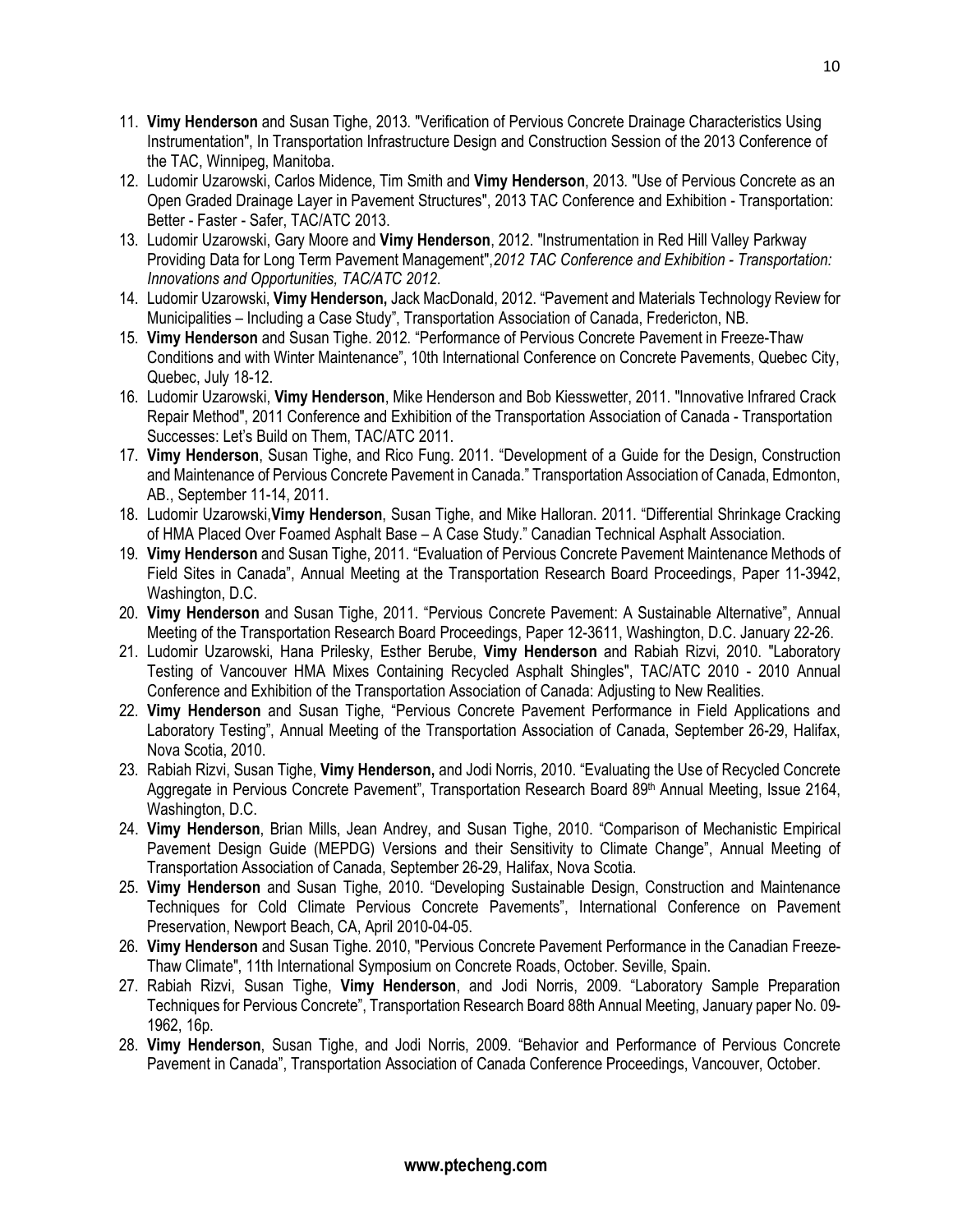- 29. Rabiah Rizvi, Susan Tighe, Jodi Norris, and **Vimy Henderson**, 2009. "Incorporating Recycled Concrete Aggregate in Pervious Concrete Pavements", Transportation Association of Canada Conference Proceedings, Vancouver, October.
- 30. Rabiah Rizvi, **Vimy Henderson**, Susan Tighe, and Jodi Norris, 2009. "Recycled Concrete Aggregate in Pervious Concrete Pavements", Transportation Association of Canada Annual Conference, October 2009, Vancouver, B.C. (Best Paper Award).
- 31. Ludomir Uzarowski, Gary Moore, Michael Halloran and **Vimy Henderson**, 2009. "Construction of Durable Longitudinal Joints - the Courage to Use Innovations Pays Off", TAC/ATC 2009 - 2009 Annual Conference and Exhibition of the Transportation Association of Canada: Transportation in a Climate of Change.
- 32. Ludomir Uzarowski, **Vimy Henderson**, Gary Moore, Mike Halloran, and Susan Tighe, 2009. "Innovative Approach to Construction of Durable Longitudinal Joints", Canadian Technical Asphalt Association Proceedings, Moncton, November.
- 33. **Vimy Henderson**, Susan Tighe, and Jodi Norris, 2009. "Pervious Concrete Pavement: An Integrated Laboratory and Field Study", Annual Transportation Research Board Conference Proceedings, Washington, D.C, January, pp. 19.
- 34. **Vimy Henderson**, Susan Tighe, and Jodi Norris, 2008. "Pervious Concrete Pavement: An Integrated Laboratory and Field Study", 9th International Conference on Concrete Pavements, San Francisco, CA, August 2008, (Best Poster Award).

## *Papers in Abstract Only Referred Conference Proceedings*

- 1. **Vimy Henderson** and Susan Tighe, 2010. "Pervious Concrete Pavement A Sustainable Alternative", Annual Inter-University Symposium on Infrastructure Management, Newark, DE, June 2010. (Best Paper Award).
- 2. **Vimy Henderson**, Susan Tighe, and Jodi Norris, 2009. "Performance of Pervious Concrete Pavement Case Studies in Canada", Annual Inter-University Symposium on Infrastructure Management, Iowa City, Iowa, June 2009.
- 3. **Vimy Henderson** and Susan Tighe, 2009. "Evaluation of Pervious Concrete Pavement", Inter-University Symposium, Ames Iowa.
- 4. **Vimy Henderson**, Susan Tighe, and Jodi Norris, 2008. "Pervious Concrete Pavement: An Integrated Laboratory and Field Study", Annual Inter-University Symposium on Infrastructure Management, Austin, TX, August 2008.
- 5. Susan Tighe and **Vimy Henderson**, 2008. "Understanding Pervious Concrete: BC Case Study", Public Works Association of British Columbia Annual Technical Conference, Merritt, September.

## **Invited Presentations**

- **2022, Mentors Throughout Your Career, WTS SW Ontario, Virtual**
- 2020 present, Pavement and Materials Engineering in Industry, University of Wisconsin Milwaukee, WI, Virtual
- 2014, Porous and Pervious Pavements Expert Panel, American Public Works Association Congress, ON
- **2012, Pervious Concrete Workshop, ACI Quebec and Eastern Ontario, QC**
- 2011, Low Impact Development Stormwater Management Workshop, ON
- 2011, Launch of Norman W. McLeod Chair in Sustainable Engineering, ON
- **2010, Waterloo Unlimited, ON**
- 2010, WE Innovate, ON
- **2010, Low Impact Development Stormwater Management Workshop, ON2010**
- 2010, TRB University of Waterloo Alumni Hospitality Suite, DC, USA
- **2009, University of Waterloo Dean's Honours List Luncheon, ON**
- **2009, Waterloo Unlimited, ON**
- **2009, Cement Association of Canada, ON**
- **2009, Stantec University of Waterloo Alumni Luncheon, ON**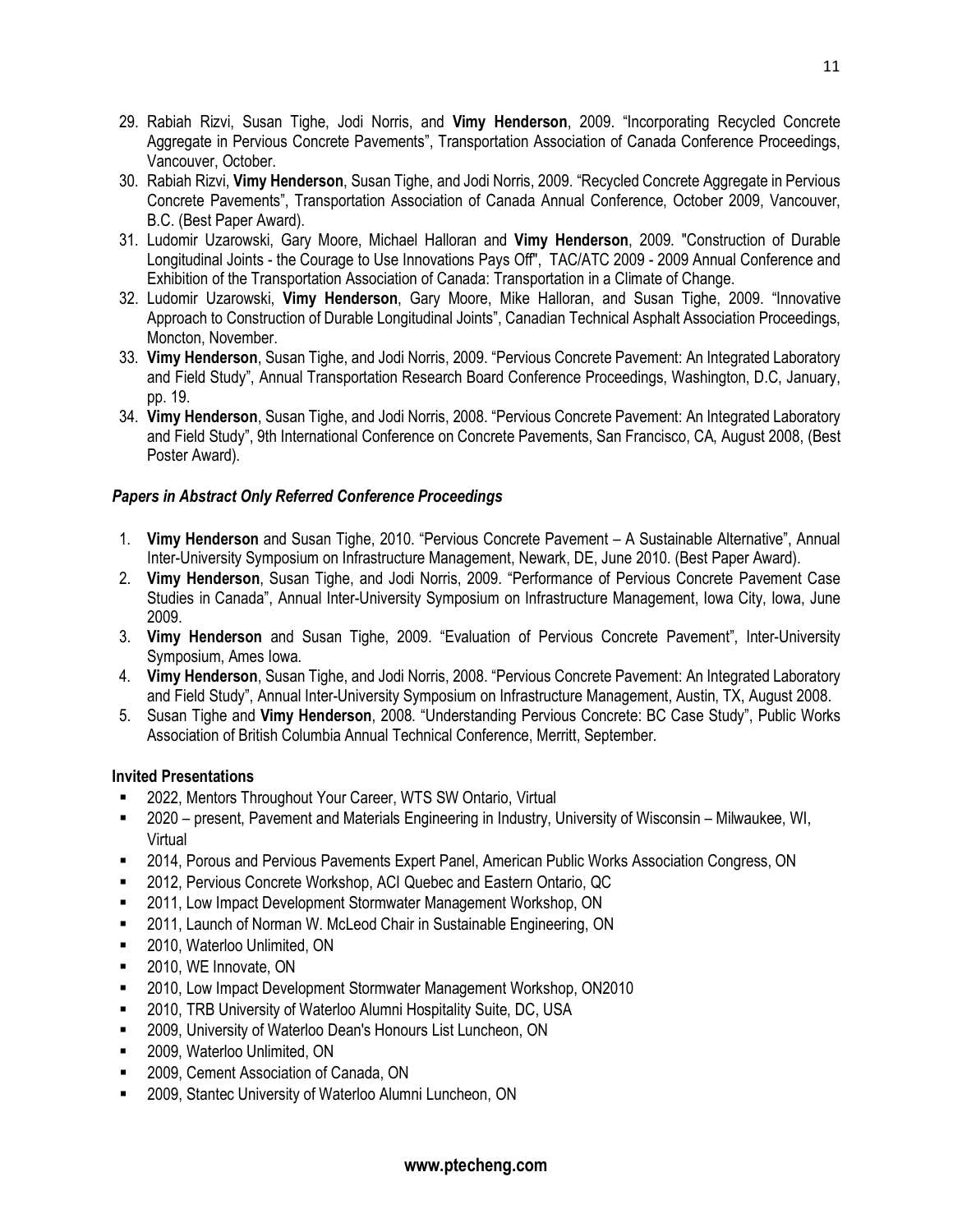2008, Ready Mix Concrete Association of Ontario (RMCAO) Pervious Concrete Committee, ON